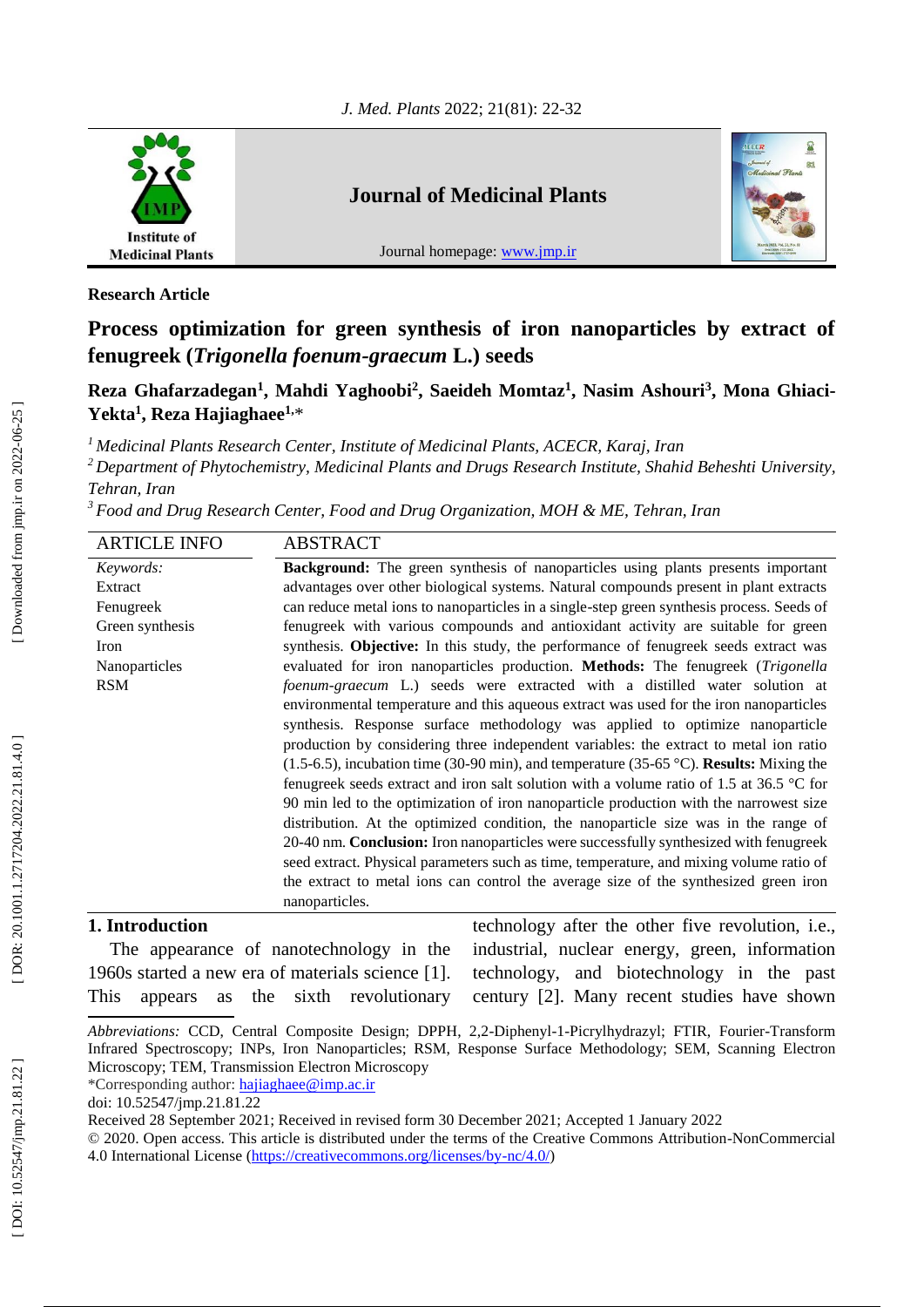nanoparticles' potential for their applications in sensors, catalysts, magnetic recording and electronic devices, biomedicine, and removal of pollutants [3] .

Several fabrication processes for producing iron nanoparticles (INPs), including chemical and mechanical techniques [4]. Chemical synthesis methods include using toxic chemicals, forming dangerous byproducts, and pollution from precursor chemicals [5]. Therefore, more environmentally friendly and economically feasible techniques are required for nanoparticle synthesis.

In recent years, it has been shown that many biological systems, including plants [6] and algae [7], diatoms [8], bacteria [9], yeast [10], fungi [11], and human cells [12], appeared as green alternatives of synthesis of nanoparticles. The green synthesis of particles using plants presents important advantages over other biological systems, such as the low expense of cultivation, the ability to up output volumes, and it is simpler, safer, and quicker. In the literature, the INPs synthesis has been made using various plants such as *Mentha piperita* [13], *Citrus maxima* [14], *Mentha longifolia* [15], and *Salvia officinalis* [16].

Fenugreek (*Trigonella foenum -graecum* L.) is an annual herb that belongs to the family Leguminosae widely grown in Middle Eastern countries [17]. Both leaves and seeds should be contained in the family's regular diet, especially the diet of growing kids, pregnant ladies, maturity reaching girls, and older family members because they have haematinic (i.e. blood formation) value [18]. The seeds contain the alkaloid trigonelline along with mucilage, tannic acid, yellow coloring matter, fixed and volatile oils, a bitter extractive, diosgenin, gitogenin, a trace of trigogenin, and vitamin A [19]. The seeds are also rich in protein and

contain a unique major free amino acid 4-hydroxy isoleucine, characterized as one of the active ingredients in fenugreek seeds [20] .

In this study, the performance of fenugreek seed extract was evaluated for INP production. Response surface methodology (RSM) optimized nanoparticle production by considering three independent variables: the incubation time, temperature, and extract: metal ion ratio. Scanning electron microscopy (SEM) was used to investigate the influence of these three variables on nanoparticle size as response variables under 15 designed run experiments. The synthesized nanoparticles at the optimal condition (that verified by SEM) were further analyzed using transmission electron microscopy  $(TEM)$  and Fourier-transform infrared spectroscopy (FTIR).

#### **2. Materials and Methods**

#### *2.1. Materials*

The required materials used in this study are listed as follows: Merck has manufactured ethanol, methanol, ferric chloride (FeCl <sup>3</sup>), n hexane, chloroform, dimethyl sulphoxide (DMSO), calcium chloride (CaCl <sup>2</sup>), Folin - Ciocalteu reagent, hydrochloric acid (HCl), magnesium chloride  $(MgCl<sub>2</sub>)$ , potassium chloride (KCl), sodium carbonate (Na <sup>2</sup>CO <sup>3</sup>), sulphuric acid (H <sup>2</sup>SO <sup>4</sup>), potassium ferricyanide (C 6 N <sup>6</sup>FeK <sup>3</sup>); all these analytical -grade compounds. The following chemicals manufactured by Sigma -Aldrich have also been used: linoleic acid  $(C_{18}H_{32}O_2)$ , 2,2-diphenyl-1picrylhydrazyl (DPPH), rutin  $(≥ 94 %)$ . Finally, gallic acid ( $\geq$  98 %) was obtained from Merck.

#### *2.2. Preparation of plant extracts for phytochemical screening and INP formation*

The fenugreek seeds were provided by the Institute of Medicinal Plants, ACECR, Karaj,

Journal of Medicinal Plants 23

DOI: 10.52547/jmp.21.81.22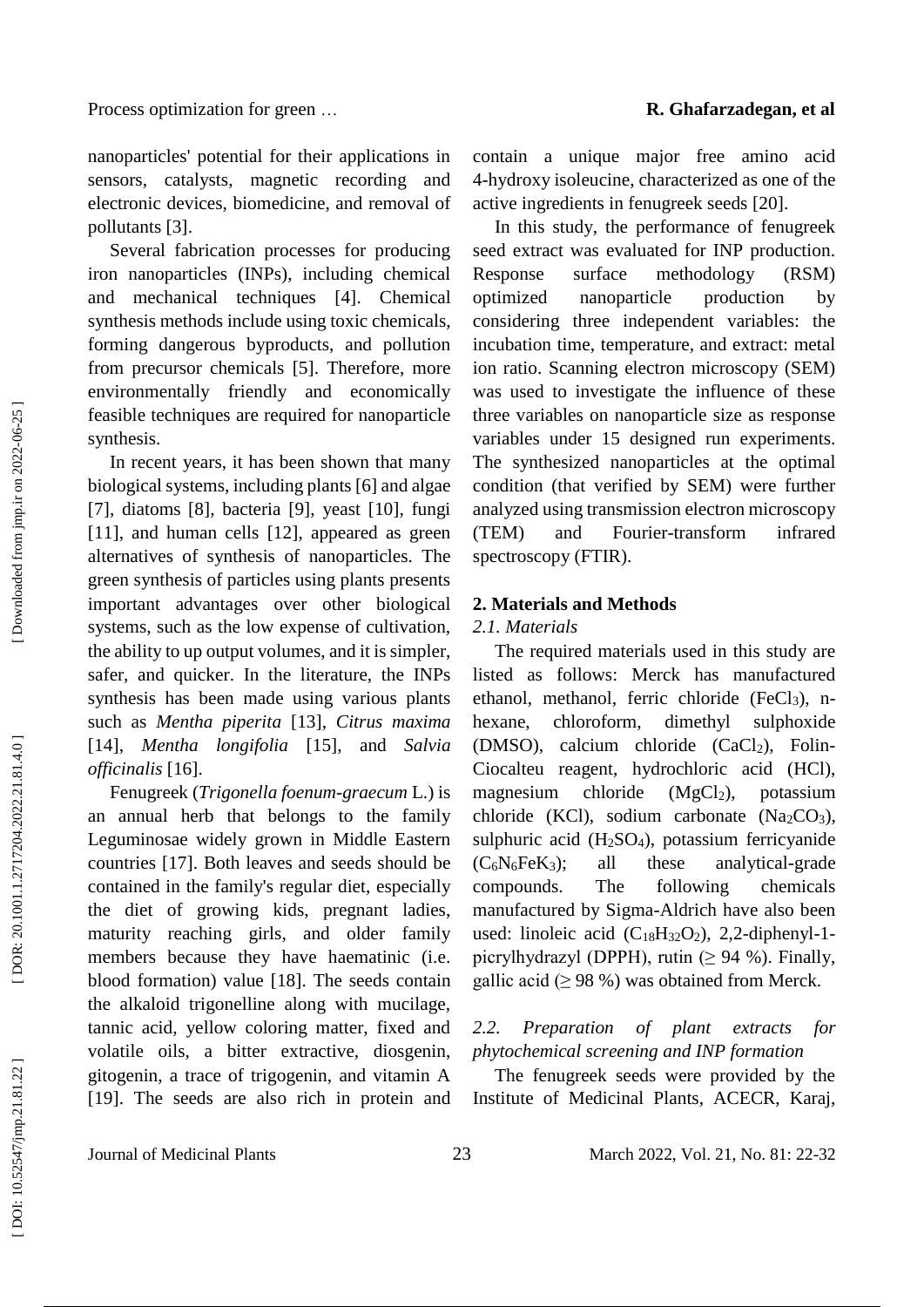Iran (code number: 355Tf018MPSB). These were dried, powdered (30 g), packed in a percolator and macerated with a distilled water solution at environmental temperature for three days with three solution changes (210 ml). The extract obtained was filtered using a Whatman filter paper No. 1 and then centrifuged at 6000 rpm for 10 min. This aqueous extract was used for phytochemical screening and INP formation.

#### *2.3. Determination of total phenolic content of plant extract*

The total phenolic contents were determined by the Folin -Ciocalteu colorimetric method following a modification of the procedure described by Obanda [21]. In this method, the plant dried extract solution was diluted with 5 ml distilled water mixed with 500 μl of the Folin-Ciocalteu reagent in a volumetric flask. 1 ml of 15 % sodium carbonate solution was added to the mixture and allowed to stand for 30 Min. Then, the absorbance was determined at 725 nm using a spectrophotometer (Human, USA). Gallic acid was used as a standard to produce the calibration curve. The total phenolic content was expressed as mg of gallic acid equivalents per dried extract (g). All samples were analyzed in triplicates.

#### *2.4. Determination of total flavonoid assay*

Total flavonoid content was estimated by aluminum chloride colorimetric assay. An aliquot (1 ml) of extracts and a standard solution of rutin (250, 500, 750, 1000 and 1250 mg/L) was added to a 10 ml volumetric flask containing 4 ml of distilled deionized water (dd H <sup>2</sup>O). After 5 min, 0.3 ml 10 % AlCl <sup>3</sup> was added, and the total volume was made up to 10 ml with dd H <sup>2</sup>O. The solution was mixed well, and the absorbance was calculated against the prepared reagent blank at 420 nm with a UV -VIS Spectrophotometer. The total flavonoid contents of the dry extract are

expressed as mg of rutin equivalents (RE) per g dry extract (mg RE/1g de). All samples were analyzed in triplicates [22] .

#### *2.5. Determination of the antioxidant activity of plant extract using a DPPH assay*

The DPPH test was used to estimate the antioxidant capacity of the plant extract [23]. 1 ml of various concentrations (250, 125, 62.5, 31.25, 15.62 and 7.81 μg/ml) of the extract in ethanol was added to 4 ml of 0.004 % methanol solution of DPPH. After a 60 min incubation stage at room temperature, the absorbance was read against a blank at 517 nm. Inhibition of free radical by DPPH in percent (I %) was calculated in the following way:

$$
I\% = \left[\frac{A \; blank - A \; sample}{A \; blank}\right] * 100
$$

A blank =Absorbance of the control reaction (containing all reagents except the test compound).

A sample = Absorbance of the test compound.

Extract concentration providing 50 inhibition (IC $_{50}$ %) was calculated from the graph plotted inhibition percentage against extract concentration. IC<sub>50</sub> % values were compared to  $IC_{50}$  % value of a "standard" antioxidant, in this case, ascorbic acid (AA), obtained by the same procedure.

#### *2.6. Green synthesis of INPs*

Ferric chloride hexahydrate (FeCl<sub>3</sub>.6H<sub>2</sub>O) was employed as a precursor for nanoparticle synthesis. INPs were synthesized by adding the prepared extract to 0.01 M of FeCl 3 .6H <sup>2</sup>O under the different operational conditions referred to in Table 1. After the reaction completion, the synthesized nanoparticles were gathered using centrifugation at 6000 rpm for 10 min, followed by repeated washings using double distilled

Journal of Medicinal Plants 24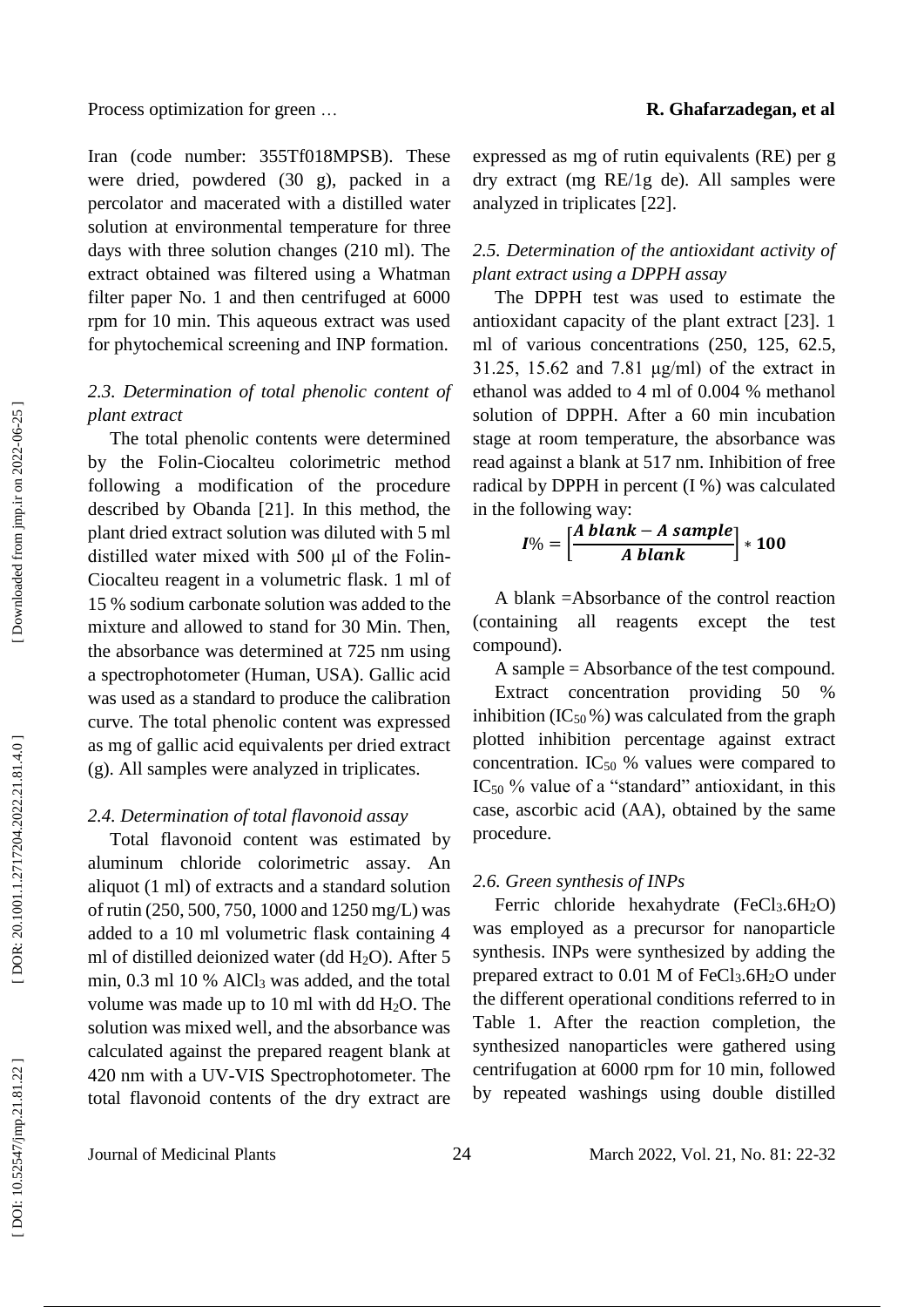#### … **R. Ghafarzadegan, et al**

water and ethanol, respectively. Then the concentrated nanoparticles were dried in a vacuum oven for 24 h and then preserved in a

desiccator to inhibit the side effects of oxygen or moisture on the synthesized nanoparticles .

| Table 1. The central composite experimental design (in the coded level of three variables) employed for RSM and the |  |
|---------------------------------------------------------------------------------------------------------------------|--|
| average size of the nanoparticles synthesized using fenugreek seeds extract                                         |  |

| Run<br>experiments | X1<br>(time) | X2<br>(temperature) | X3<br>(mixing volume ratio) | Average size (nm) |
|--------------------|--------------|---------------------|-----------------------------|-------------------|
| $\mathbf{1}$       | 60           | 65                  | $1.5$                       | 80.3              |
| $\sqrt{2}$         | 90           | 65                  | $\overline{4}$              | 90.0              |
| 3                  | 60           | 50                  | $\overline{4}$              | 65.2              |
| $\overline{4}$     | 90           | 35                  | $\overline{4}$              | 39.9              |
| $\mathfrak s$      | 60           | 65                  | 6.5                         | 99.9              |
| 6                  | $30\,$       | 50                  | 6.5                         | 73.2              |
| 7                  | 30           | 35                  | $\overline{4}$              | 100.3             |
| $\,8\,$            | 90           | 50                  | 1.5                         | 40.6              |
| 9                  | 60           | 35                  | 6.5                         | 62.6              |
| 10                 | 60           | 35                  | 1.5                         | 55.5              |
| 11                 | 90           | 50                  | 6.5                         | 48.1              |
| 12                 | 30           | 50                  | 1.5                         | 52.0              |
| 13                 | $60\,$       | $50\,$              | $\overline{4}$              | 53.3              |
| 14                 | $60\,$       | 50                  | 4                           | 58.2              |
| 15                 | 30           | 65                  | 4                           | 53.9              |

#### *2.7. Design of experimental conditions*

RSM was used in designing this experiment. According to central composite design (CCD) in the response surface method, a set of 15 experimental trials, was generated using the statistical software MINITAB version 16.0 (Table 1). Three factors [X1 (time), X2 (temperature), and X3 (mixing volume ratio)], at three levels, were considered. The experimental procedure consists of 15 runs, and the independent variables are studied at three levels: low (−1), medium (0), and high (+1) (Table 2). To correlate the average size of the nanoparticles with the operational parameters, the quadratic polynomial model, as shown below, can be helpful:

$$
Y = \beta_0 + \sum_{i=1}^{4} \beta_i X_i + \sum_{i=1}^{4} \beta_{ii} X_i^2 + \sum_{i=1}^{4} \sum_{j>1}^{4} \beta_{ij} X_i X_j
$$

Where *Y* characterizes the predicted response variable,  $\beta_0$  is the model intercept;  $\beta_i$ ,  $\beta_{ii}$ , and  $\beta_{ij}$  are the regression coefficients of linear, square, and interaction terms, respectively.  $X_i$  and  $X_j$  show the coded independent variables. The second -order polynomial coefficients were calculated and analyzed using the MINITAB statistical software (version 16.0). The data obtained from CCD was assessed using regression analysis and analysis of variance (ANOVA).

#### *2.8. UV-Vis spectroscopy of INPs*

The synthesizing of samples was monitored at various intervals, diluted with distilled water 100 folds, and then their absorbance was measured by a UV -Vis spectrophotometer (X -ma 2000, Varian, Human Corporation, USA) a resolution of 1 nm in the range of 200 -900 nm.

Journal of Medicinal Plants 25

#### 2, Vol. 21, No. 81: 22 -32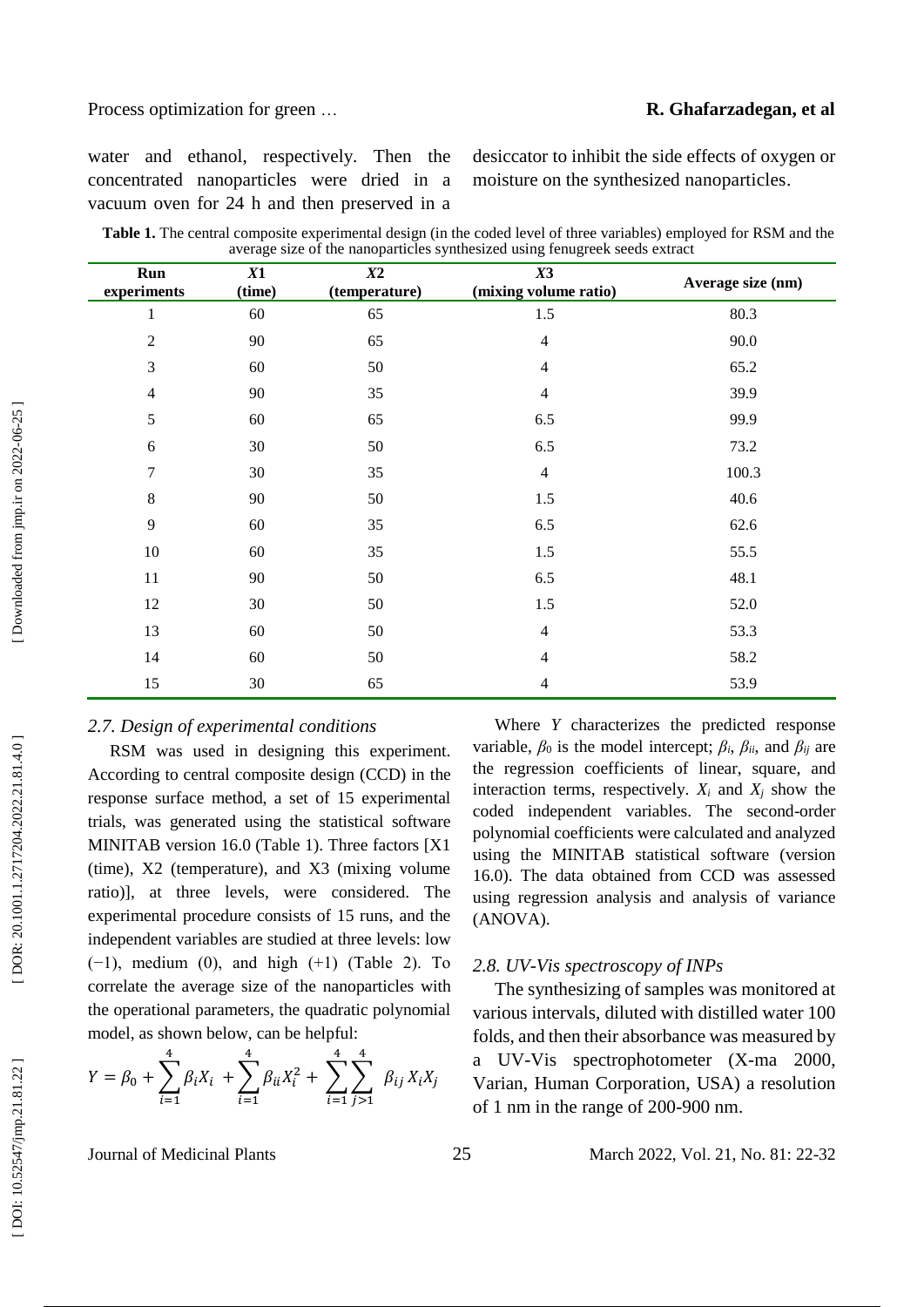| <b>Symbols</b> | <b>Factors</b>              | <b>Coded levels</b> |    |      |  |
|----------------|-----------------------------|---------------------|----|------|--|
|                |                             | - 1                 |    | $+1$ |  |
| $X_1$          | Time (min)                  | 30                  | 60 | 90   |  |
| $X_2$          | Temperature $(^{\circ}C)$   | 35                  | 50 | 65   |  |
| $X_3$          | Mixing volume ratio $(v/v)$ | د. ا                |    | 6.5  |  |

**Table 2.** Selected factors and their coded levels

#### *2.9. Scanning electron microscopy of INPs*

*2.10. Transmission electron microscopy of INPs*

nanoparticles was operated using a transmission electron microscope (EM10C -100 KV, Zeiss, Germany) operating at 100 kV. TEM samples were prepared using the drop -casting of the colloidal INPs on the carbon -coated copper grids and were allowed to dry at room temperature. *2.11. Fourier -transform infrared spectroscopy of* 

To achieve a deeper insight into the mechanism of INP formation, the presence of functional groups on the surface of nanoparticles

Spectrometer 550, Nicolet, USA). For sample preparation, the purified nanoparticles were mixed with KBr powder and pressed into a pellet. The FTIR spectra were recorded in the 500-4000  $\text{cm}^{-1}$  range with a resolution of 4  $\text{cm}^{-1}$ .

In this study, the extract of fenugreek seeds was provided by macerating 30g of that and evaporating under a vacuum to reach a dried powder extract. The yield of extraction was 12.26

was investigated by FTIR

coated using sputter coated.

 [\[ DOI: 10.52547/jmp.21.81.22 \]](http://dx.doi.org/10.52547/jmp.21.81.22) [\[ DOR: 20.1001.1.2717204.2022.21.81.4.0](https://dorl.net/dor/20.1001.1.2717204.2022.21.81.4.0) ] [\[ Downloaded from jmp.ir on 2022-06-25 \]](https://jmp.ir/article-1-3200-fa.html) Downloaded from jmp.ir on 2022-06-25

*INPs*

**3. Results**

 $(\%w/w)$ .

#### The morphological evaluation of the synthesized Fe nanoparticles was conducted on SEM (EM3200, KYKY, and China), operating at 26 kV with a magnification of  $\times$  40,000. For the SEM analysis, the purified synthesized INPs were located on the SEM holder and then gold - The three operational parameters (incubation time, temperature, and mixing volume ratio of extract and precursor) were optimized in the present CCD design with a total of 15 runs in

#### The morphological analysis of the produced Table 1. The average size of the nanoparticles in each experiment was obtained from the corresponding SEM image using the ImageJ software. Table 1 describes the average size of the nanoparticles for the 15 runs listed.

*3.1. Optimisation of the INP formation by CCD*

#### *3.2. Characterisation of the synthesized INPs under the optimal conditions 3.2.1 . UV-Vis spectroscopy*

The Colour change of the reaction mixture containing fenugreek seeds extract and iron salt to dark brownish is the preliminary evidence of INP formation. The development of nanoparticle formation in the reaction solution was studied by UV -Vis spectroscopy. The UV -Vis spectrum of the solution after the end of the reaction is presented in Fig. 1. As shown in this figure, two absorption peaks can be observed at 219 and 269 nm wavelengths. The development of INPs occurs via the subsequent steps: (1) complexation with Fe salts, (2) simultaneous reduction of Fe (II) capping with oxidized polyphenols. The absorption peaks at 219 nm are identical to the characteristic UV visible spectrum of metallic iron [24]. The absorption peak at 269 nm shows the interaction between FeCl <sup>3</sup> solution and extract of Fenugreek seeds [25 -26] .

Journal of Medicinal Plants 26

 $(Magna-IR<sup>TM</sup>)$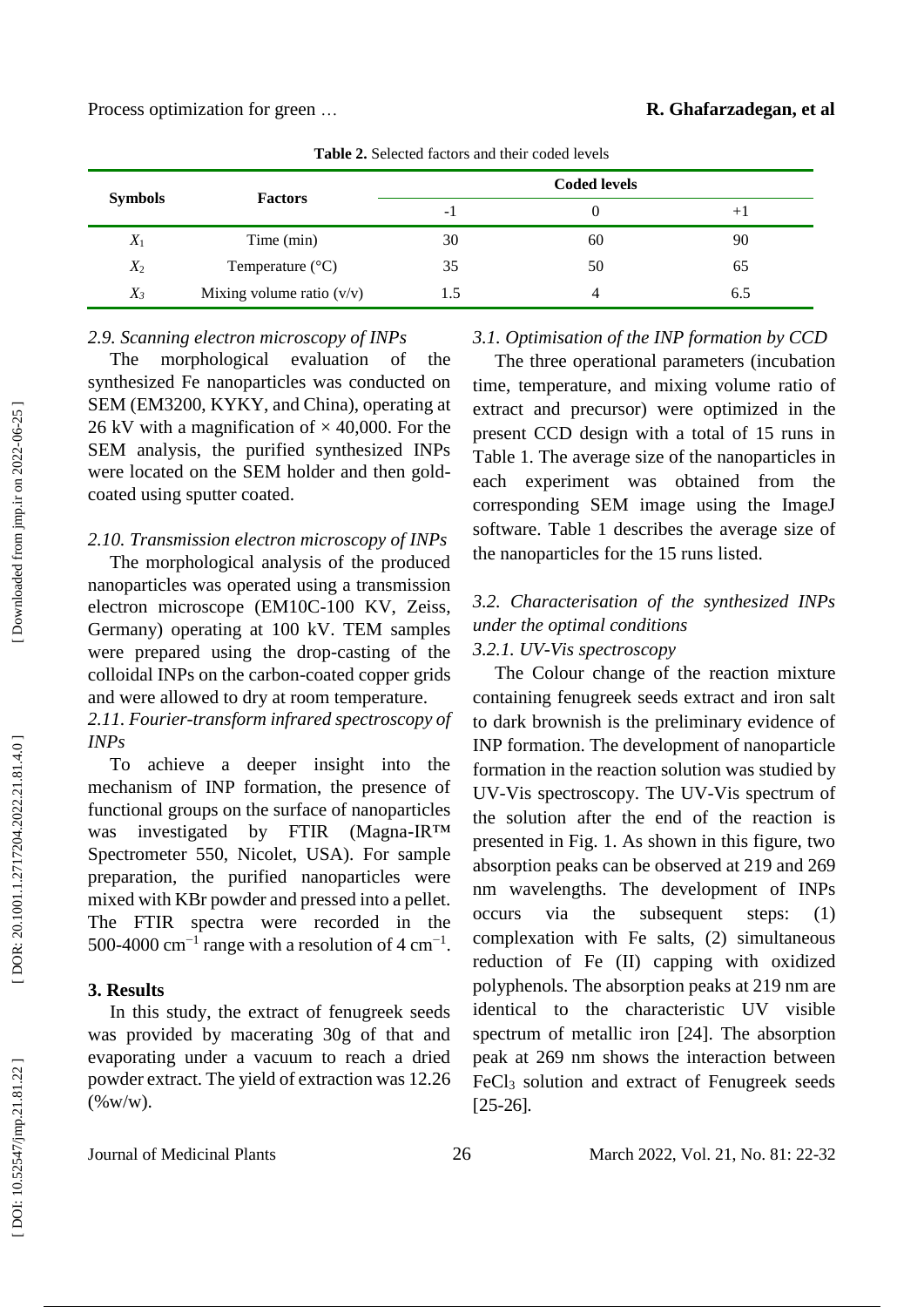#### … **R. Ghafarzadegan, et al**

#### *3.2.2. TEM analysis*

The morphology and structure of the INPs at higher resolution are shown in the TEM images (Fig. 2a). The particle sizes range from 20 to 40 nm, which is consistent with the size distribution obtained from the SEM analysis. It can be seen

that the produced nanoparticles have an experimental shape. Moreover, the TEM micrograph (Fig. 2b) shows some degrees of agglomerations due to the high surface energy of the nanoparticles .



Fig. 1. UV–Vis spectrum of the colloidal solution of INPs in reaction mixtures containing fenugreek seeds extract and iron salt with the volume ratio of 1.5 under 36.5 °C after 90 min



**Fig. 2.** TEM image of the colloidal INPs synthesized using fenugreek seeds extract in the optimal condition (extract to iron salt volume ratio of 1.5, incubation time of 90 min, and temperature of 36.5 °C)

#### *3.3. Mechanism study of INP formation 3.3.1. Identification of phytochemicals*

Test results verify that flavonoid, phenolic content, and antioxidant activity were present in the fenugreek seeds extract. The total phenolic contents were determined by the Folin -Ciocalteu colorimetric method. The total phenolic content of the extract was  $1.02 \pm 0.03$  mg of gallic acid per dried extract (g). Total flavonoid content was estimated by aluminum chloride colorimetric assay. The total flavonoid content of the dry extract was  $2.77 \pm 0.66$  mg of RE per g dry

Journal of Medicinal Plants 27

2, Vol. 21, No. 81: 22 -32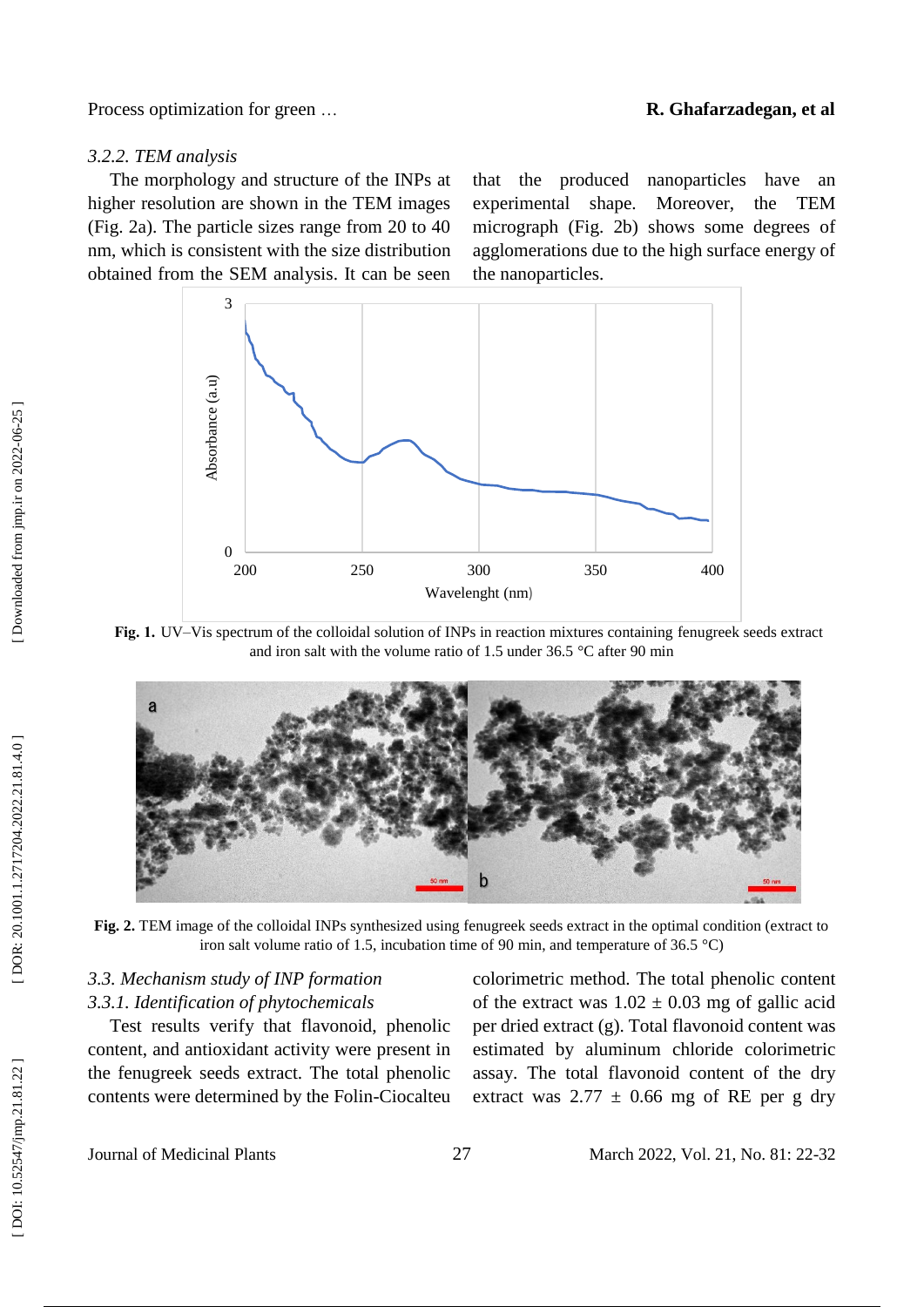#### … **R. Ghafarzadegan, et al**

extract. The DPPH test was used to estimate the antioxidant capacity of the plant seed extract. The IC<sub>50</sub>% value of that was  $3.7 \pm 0.003$  mg per ml. These compounds with significant antioxidant activity have a key role in reducing the  $Fe<sup>3+</sup>$  ions followed by forming and capping the Fe nanoparticles .

#### *3.3.2. FTIR analysis*

FTIR was used to identify the possible natural products in the plant extract responsible for reducing the Fe ions and acting as capping agents. FTIR spectra of the aqueous extract of fenugreek before and the synthesized INPs are presented in Fig. 3.



**Fig. 3.**FTIR spectra of the seeds extract of fenugreek **(a)** After synthesis of INP at the optimal condition **(b)** Before adding  $Fe<sup>3+</sup>$  cations

#### **4. Discussion**

From the CCD runs, it was found that the quadratic polynomial model shows the best fit and is expressed as follows:

 $Y = 365.6 - 2.146X_1 - 10.34X_2 + 2.3X_3 +$  $0.00517X_1^2 + 0.0731X_2^2 - 0.123X_3^2 + 0.054X_1X_2$  $-0.0459X_1X_3 + 0.084X_2X_3$ 

The ANOVA for the above predicted quadratic model was conducted, and the results are summarized in Table 3. As shown in the table, the model's high F -value of 5.18 and low P-value ( $P \leq 0.05$ ) prove that the predicted model is statistically significant. Also, 'lack of fit' with *F*-value of 4.30 and a P-value of 0.194 suggests that it is not significant. Non -significant 'lack of fit' indicates the accuracy of the model. The coefficient of determination  $(R^2)$  is another criterion for checking the fitness of the model. Higher  $R^2$  values (close to 1) indicate a better correlation between the experimental and the predicted results.  $R^2$  of this model was evaluated as 0.9031, revealing the relatively good correlation between the experimental data and the predicted values by the model.

Journal of Medicinal Plants 28

2, Vol. 21, No. 81: 22 -32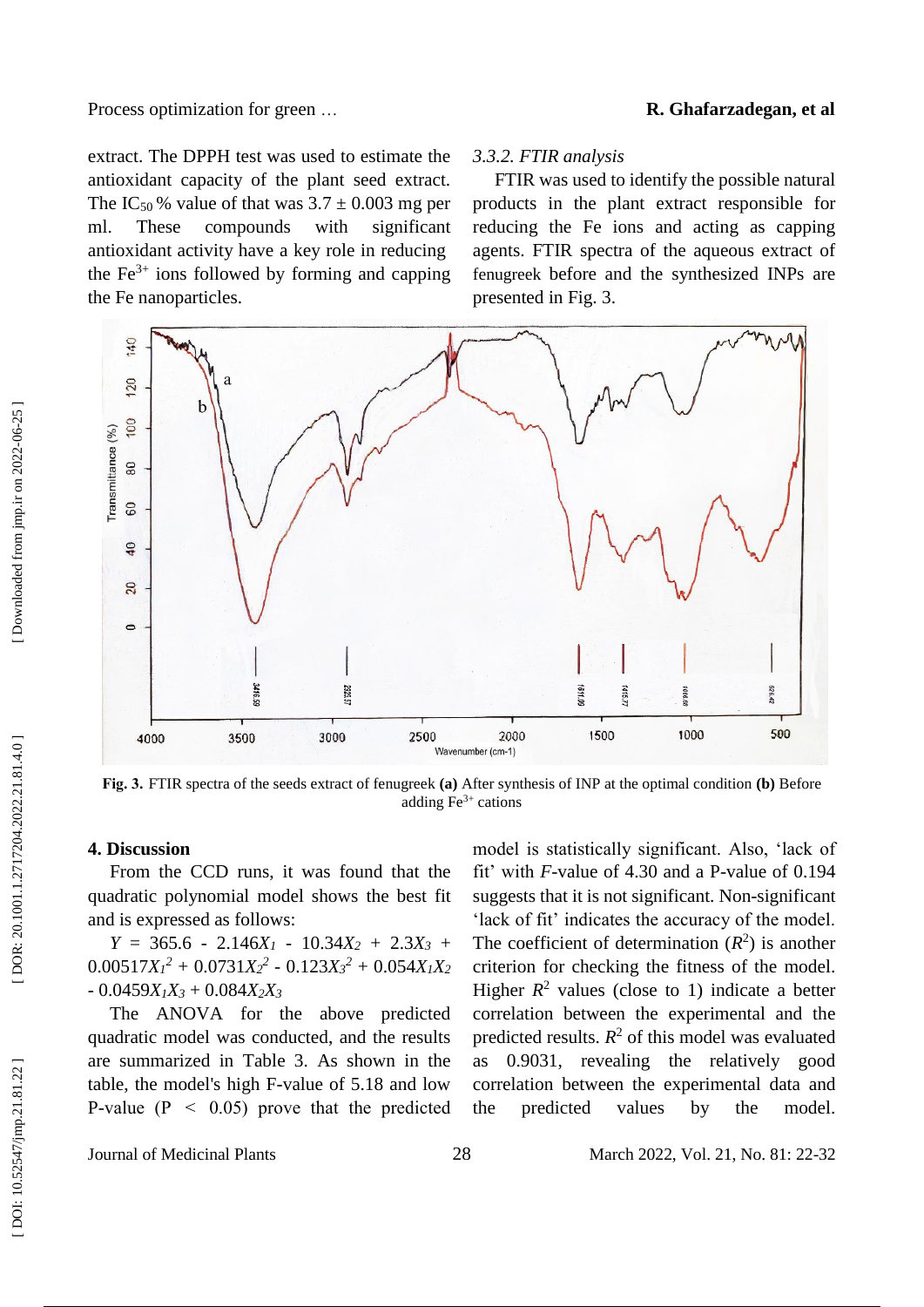#### … **R. Ghafarzadegan, et al**

It is believed that P-value  $< 0.05$  provides insights into the significance of the model terms in (3). As indicated in Table 3, all the linear terms  $(X_1, X_2, X_3)$  show non-significant effects, the quadratic terms of temperature  $(X_1^2, P < 0.05)$ , and the interaction term time  $\times$  temperature  $(X_1 \times X_2, P \le 0.05)$  show noticeable effects on the average nanoparticle size. Contrarily, two quadratic terms  $(X_2^2, X_3^2)$  and the interaction terms  $(X_1X_3, X_2X_3)$  show non-significant effects. The model terms with higher F -value and lower P -value tend to be more effective on the response variable. Among all significant terms, F -value of the interaction terms (F -value of 7.69) It is higher than the linear term, indicating the more significant interaction terms of time and temperature on the response variable (Table 3).

Optimum values using MINITAB software were predicted as the temperature of 36.5 °C and mixing volume ratio of 1.5. The corresponding time for these optimum values was 90 min. The minimum average size of the INPs under predicted optimum conditions was calculated as 29.50 nm.

| <b>Source</b>    | Degrees of<br>freedom | The adjusted sum<br>of squares | <b>Adjusted mean</b><br>squares | <b>F-value</b> | P-value |
|------------------|-----------------------|--------------------------------|---------------------------------|----------------|---------|
| Model            | 9                     | 4947.47                        | 549.72                          | 5.18           | 0.042   |
| Linear           | 3                     | 1357.55                        | 452.52                          | 4.26           | 0.076   |
| $X_1$            | 1                     | 531.38                         | 531.38                          | 5.00           | 0.076   |
| $X_2$            | 1                     | 442.38                         | 442.38                          | 4.16           | 0.097   |
| $X_3$            |                       | 383.78                         | 383.78                          | 3.61           | 0.116   |
| Square           | 3                     | 1138.57                        | 379.52                          | 3.57           | 0.102   |
| $X_1^2$          | 1                     | 998.95                         | 998.95                          | 9.40           | 0.028   |
| $X_2^2$          |                       | 79.81                          | 79.81                           | 0.75           | 0.426   |
| $X_3^2$          |                       | 2.18                           | 2.18                            | 0.02           | 0.892   |
| Interaction      | 3                     | 2451.35                        | 817.12                          | 7.69           | 0.025   |
| $X_1 \times X_2$ |                       | 2364.39                        | 2364.39                         | 22.26          | 0.005   |
| $X_1 \times X_3$ | 1                     | 39.63                          | 39.63                           | 0.37           | 0.568   |
| $X_2 \times X_3$ | 1                     | 47.33                          | 47.33                           | 0.45           | 0.534   |
| Error            | 5                     | 531.08                         | 106.22                          |                |         |
| Lack-of-Fit      | 3                     | 459.83                         | 153.28                          | 4.30           | 0.194   |
| Pure Error       | 2                     | 71.25                          | 35.62                           |                |         |
| Total            | 14                    | 5478.55                        |                                 |                |         |
| $R^2$            | 0.9031                |                                |                                 |                |         |
| $R^2$ -adjusted  | 0.7286                |                                |                                 |                |         |

The spectra of fenugreek extract in Fig. 3 (b) show the absorption bands at around 1072, 1267, 1411, 1627, 2925, and 3416 cm<sup>-1</sup>. The band at  $1072$  cm<sup>-1</sup> can be related to the C-N stretching vibration of aliphatic amines [27]. The band at 1411 cm<sup>-1</sup> can be assigned to  $C = O$  stretching vibration, which might arise from the functional

groups of ketones, aldehydes, and carboxylic acids. The bands observed at 1627 cm - 1 can be attributed to the  $C = C$  stretching vibrations of the aromatic ring, which belongs to the phenol compounds (e.g. flavonoids and polyphenols) [28]. The absorption band associated with the C-H and stretching vibration of aliphatic

Journal of Medicinal Plants 29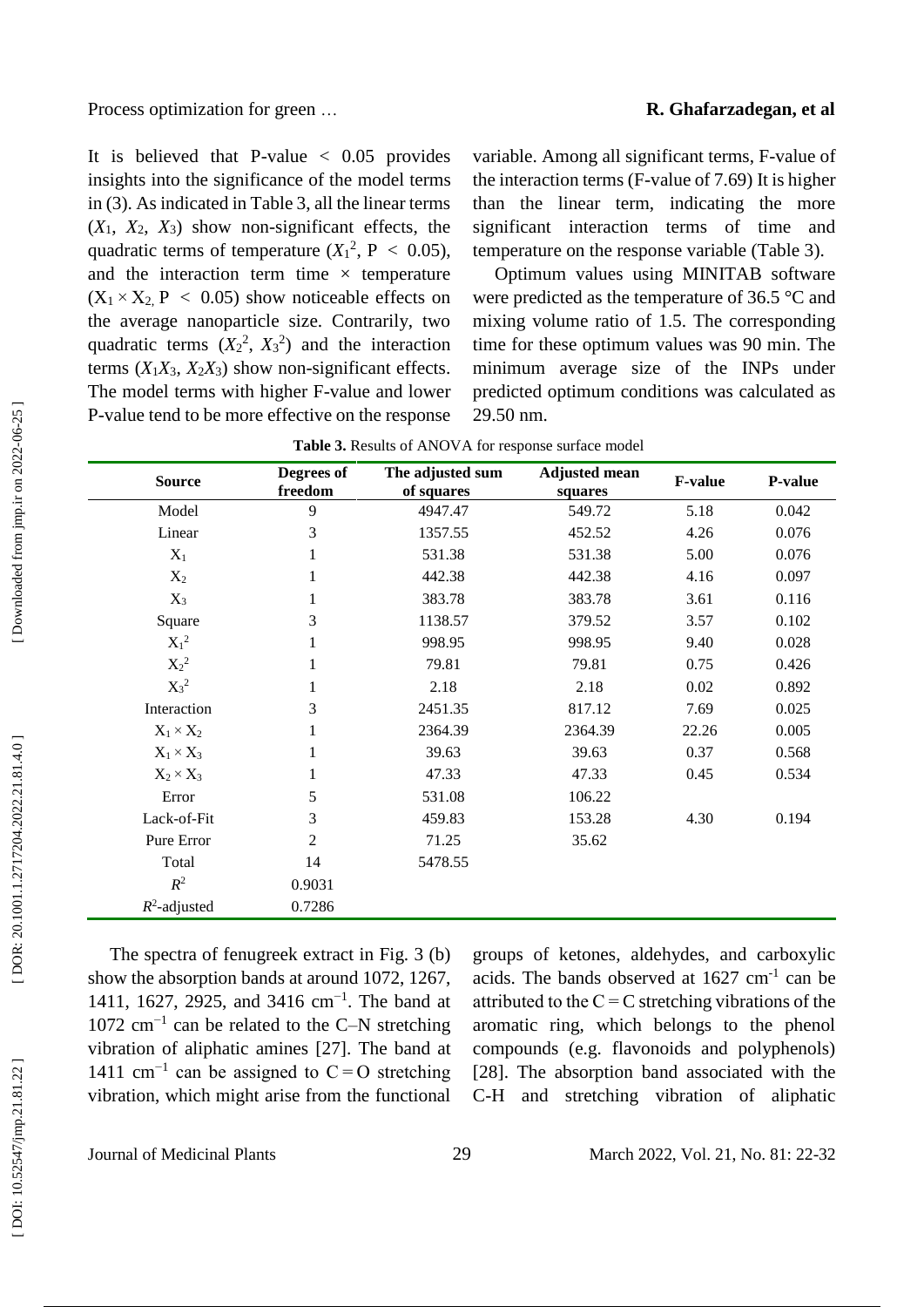hydrocarbon chains appears at  $2925 \text{ cm}^{-1}$  [25, 28]. The broad bands around 3416 represent the phenolic compounds' O -H stretching, indicating strong hydrogen bonding [30]. These functional groups prove the presence of phenols, aliphatic amines, and organic acids in the extracts, which might reduce and stabilizing agents in the INP synthesis. The FTIR spectra reveal that the observed bands for functionalized INPs (Fig. 3a) are similar to those obtained for fenugreek extract (Fig. 3b) with a slight shift. As far as the IR spectrum is concerned, there is no considerable change in the molecular bonds of functional groups from the extract compounds. The appearance of the absorption band around 450 cm -1 in the FTIR spectrum of INPs (Fig. 3a) is attributable to the small quantities of Fe -O from dissolving  $Fe<sub>3</sub>O<sub>4</sub>$  and  $Fe<sub>2</sub>O<sub>3</sub>$ . This can be related to the formation of INPs that is partially oxidized due to exposure to air or water 26. The Fe -O stretching vibration band of the bulk magnetite usually appears at 570 cm<sup>-1</sup>, and the band shifts to the higher wavenumbers (582.82 cm - 1 , Fig. 3a) because of the finite size of the nanoparticles production [13, 30] .

#### **5. Conclusion**

We successfully synthesized INPs with the seeds extract of fenugreek. The physical

#### **References**

**1.** VK S, RA Y and Y L. Silver nanoparticles: green synthesis and their antimicrobial activities. *Adv. Colloid Interface Sci*. 2009; 145(1 -2): 83 - 96. doi: 10.1016/J.CIS.2008.09.002.

**2.** Jeong E, Jung G and Hong CA. research HL - A of pharmacal and 2014 undefined. Gold nanoparticle (AuNP) -based drug delivery and molecular imaging for biomedical applications. *Springer*. 2013; 37(1): 53 -59. doi: 10.1007/ s12272-013-0273-5.

parameters such as time, temperature, and mixing volume ratio of the extract to the metal ions could control the average size of the green synthesized INPs. Transmission electron microscopy (TEM), and Fourier -transform infrared spectroscopy (FTIR) were used for analyzing the synthesized nanoparticles at the optimal condition. Also, we evaluated the cytotoxicity effect of INPs on non -cancerous NIH3T3 cells. MTT results demonstrated that INPs showed no cytotoxicity towards NIH3T3 cells at concentrations tested in this study.

#### **Author contributions**

Substantial contributions to design, analysis and interpretation of data: R. G., N. A., M. Y., and R. H.; investigation: S. M., M. G. -Y.; drafting the article or revising: M. Y., N. A., and R. H.; final approval of the version to be published: R. G., and R. H.

#### **Conflicts of interest**

The authors confirm that there are no conflicts of interest.

#### **Acknowledgments**

This work was supported by grant no. 971304 from National Institute for Medical Research Development.

**3 .** Xiao Z, Yuan M, Yang B, Liu Z, Huang J and Sun D. Plant -mediated synthesis of highly active iron nanoparticles for Cr (VI) removal: Investigation of the leading biomolecules. *Chemosphere.* 2016; 150: -364. doi: 10.1016/j.chemosphere.2016.02.056.

**4.** Dale LH and Huber D. Synthesis, properties, and applications of iron nanoparticles. *Small.* 2005; 1(5): 482 -501. doi: 10.1002/ smll. 200500006.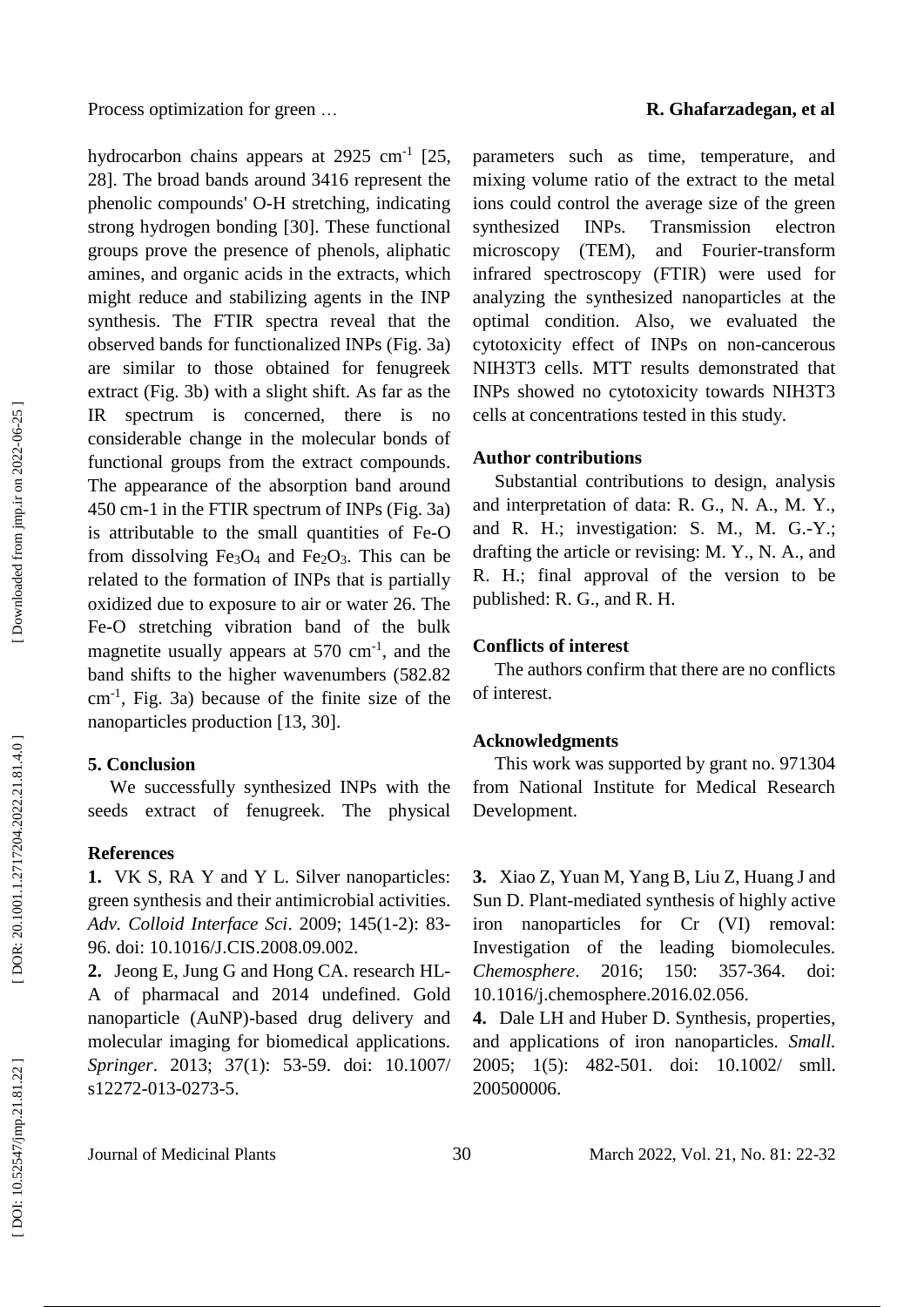**5 .** Roy K and Ghosh CK. Biological synthesis of metallic nanoparticles: A green alternative. In: *Nanotechnology: Synthesis to Applications* 2017. doi: 10.1201/9781315116730

**6.** Ganguly S, Mondal S, Das P, Bhawal P, Das T kanti, Bose M, Choudhary S, Gangopadhyay S, Das AK and Das NC. Natural saponin stabilized nano as efficient dye-degradation catalyst. *Nano -Structures and Nano -Objects* 2018; 16: 86 doi: 10.1016/j.nanoso. 2018.05.002.

**7.** Rajeshkumar S, Kannan C and Annadurai G. Green synthesis of silver nanoparticles using marine brown Algae turbinaria conoides and its antibacterial activity. *Int. J. Pharma. Bio. Sci*. 2012; 3(4): 502 -510.

**8 .** Chetia L, Kalita D and Ahmed GA. Synthesis of Ag nanoparticles using diatom cells for ammonia sensing. *Sens. Bio -Sensing Res*. 2017; 16: 55 -61. doi: 10.1016/j.sbsr.2017.11.004.

**9 .** Mukherjee S and Nethi SK. Biological synthesis of nanoparticles using bacteria. In: *Nanotechnology for Agriculture: Advances for Sustainable Agriculture*. 2019. doi: 10.1007/978 - 981 -32 -9370 -0\_3.

**10 .** Niknejad F, Nabili M, Daie Ghazvini R and Moazeni M. Green synthesis of silver nanoparticles: Another honor for the yeast model Saccharomyces cerevisiae. *Curr. Med. Mycol*. 2015; 1(3): 17 -24. doi: 10.18869/ acadpub.cmm. 1.3.17.

**11 .** Sastry M, Ahmad A, Islam Khan M and Kumar R. Biosynthesis of metal nanoparticles using fungi and actinomycete. *Curr. Sci*. 2003; 85(2): 162 -170.

**12 .** El -Said WA, Cho HY, Yea CH and Choi JW. Synthesis of metal nanoparticles inside living human cells based on the intracellular formation process. *Adv. Mater*. 2014; 26(6): 910 -918. doi: 10.1002/ADMA.201303699.

**13 .** Akhbari M, Hajiaghaee R, Ghafarzadegan R, Hamedi S and Yaghoobi M. Process optimisation for green synthesis of zero-valent iron nanoparticles using Mentha piperita. *IET Nanobiotechnol*. 2019; 13(2): 160 -169. doi: 10.1049/iet -nbt.2018.5040

**14 .** Wei Y, Fang Z, Zheng L, Tan L and Tsang EP. Green synthesis of Fe nanoparticles using Citrus maxima peels aqueous extracts. *Mater. Lett*. 2016; 185: 384 doi: 10.1016/ j.matlet.2016.09.029.

**15 .** Tavosi F, Ghafarzadegan R, Mirshokraei SA and Hajiaghaee R. Green synthesis of iron nano particles using *Mentha longifolia* L. extract. *J. Med. Plants*. 2018; 17(66): 135 -144.

**16 .** Wang Z, Fang C and Mallavarapu M. Characterization of iron -polyphenol complex nanoparticles synthesized by Sage (*Salvia officinalis*) leaves. *Env. Tech. Inno*. 2015; 4: 92 - 97. doi: 10.1016/j.eti.2015.05.004.

**17 .** Alarcon -Aguilara FJ, Roman -Ramos R, Perez -Gutierrez S, Aguilar Aguilar-Contreras A, Contreras -Weber CC and Flores -Saenz JL. Study of the anti -hyperglycemic effect of plants used as antidiabetics. *J. Ethnopharmacol*. 1998; 61(2): 101 -110. doi: 10.1016/S0378 -8741(98)00020 -8.

**18 .** Ody P. The Herbs Society's Complete Medicinal Herbal. 1993 .

**19 .** Petit PR, Sauvaire YD, Hillaire -Buys DM, Leconte OM, Baissac YG, Ponsin GR and Ribes GR. Steroid saponins from fenugreek seeds: Extraction, purification, and pharmacological investigation on feeding behavior and plasma cholesterol. *Steroids*. 1995; 60(10): 674 -680. doi: 10.1016/0039 -128X(95)00090 -D.

**20 .** Broca C, Gross R, Petit P, Sauvaire Y, Manteghetti M, Tournier M, Masiello P, Gomis R and Ribes G. -hydroxyisoleucine: Experimental evidence of its insulinotropic and antidiabetic properties. Am. J. *-*

Downloaded from jmp.ir on 2022-06-25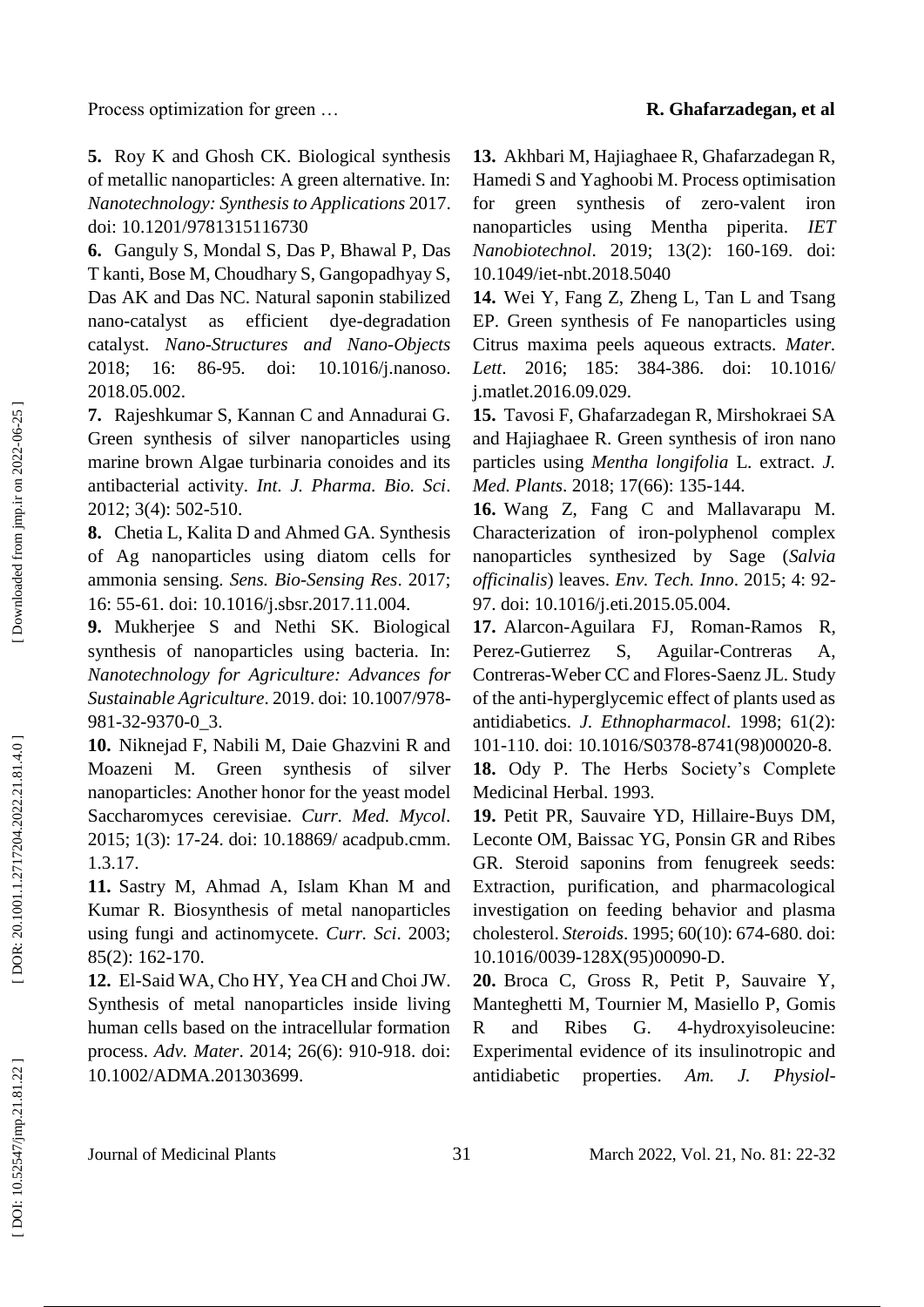*Endocrinol Metab*. 1999; 2*77*(4): E617 -E623. doi:10.1152/AJPENDO.1999.277.4.E617.

**21 .** Obanda M, Owuor PO and Taylor SJ. Flavanol composition and caffeine content of green leaf as quality potential indicators of Kenyan black teas. *J. Sci. Food Agric*. 1997; 74(2): 209 -215. doi: 10.1002/(SICI)1097-0010(199706)74:2<209: AID-JSFA789> 3.0. CO; 2-4.

**22 .** Marinova D, Ribarova F and Atanassova M. total phenolics and total flavonoids in bulgarian fruits and vegetables. *Academia. Edu*. 2005; 40(3): 255 -260.

**23 .** Yuan YV, Bone DE and Carrington MF. Antioxidant activity of dulse (Palmaria palmata) extract evaluated in vitro. *Food Chem*. 2005; 91(3): 485 -494. doi: 10.1016/ j.foodchem. 2004.04.039.

**24 .** Poguberović SS, Krčmar DM, Maletić SP, Kónya Z, Pilipović DDT, Kerkez D V and Rončević SD. Removal of As (III) and Cr (VI) from aqueous solutions using "green" zerovalent iron nanoparticles produced by oak, mulberry and cherry leaf extracts. *Ecol . Eng*. 2016; 90: 42 -49.

**25 .** Devatha CP, Thalla AK and Katte SY. Green synthesis of iron nanoparticles using different leaf extracts for treatment of domestic waste water. *J. Clean Prod*. 2016; 139: 1425 -1435. doi: 10.1016/j.jclepro.2016.09.019.

**.** Katata -Seru L, Moremedi T, Aremu OS and Bahadur I. Green synthesis of iron nanoparticles using Moringa oleifera extracts and their applications: removal of nitrate from water and antibacterial activity against Escherichia coli. *J. Mol. Liq*. 2018; 256: 296 -304.

**27 .** Wang T, Lin J, Chen Z, Megharaj M and Naidu R. Green synthesized iron nanoparticles by green tea and eucalyptus leaves extracts used for removal of nitrate in aqueous solution. *J. Clean Prod*. 2014; 83: 413 -419. doi: 10.1016/j. jclepro.2014.07.006.

**28 .** Zhuang Z, Huang L, Wang F and Chen Z. Effects of cyclodextrin on the morphology and reactivity of iron -based nanoparticles using Eucalyptus leaf extract. *Ind. Crops Prod*. 2015; 69: 308 -313. doi: 10.1016/ j.indcrop.2015. 02.027.

**29 .** Wang T, Jin X, Chen Z, Megharaj M and Naidu R. Green synthesis of Fe nanoparticles using eucalyptus leaf extracts for treatment of eutrophic wastewater. *Sci. Total Environ*. 2014; 466: 210 -213. doi: 10.1016/ j.scitotenv.2013. 07.022.

**30 .** Weng X, Jin X, Lin J, Naidu R and Chen Z. Removal of mixed contaminants Cr(VI) and Cu(II) by green synthesized iron based nanoparticles. *Ecol. Eng*. 2016; 97: 32 -39. doi: 10.1016/j.ecoleng.2016.08.003.

How to cite this article: Ghafarzadegan R, Yaghoobi M, Momtaz S, Ashouri N, Ghiaci - Yekta M, Hajiaghaee R . Process optimization for green synthesis of iron nanoparticles by extract of fenugreek **(***Trigonella foenum graecum* **L.) seeds** . *Journal of Medicinal*  Plants 2022; 21(81): 22-32. doi: 10.52547/jmp.21.81.22